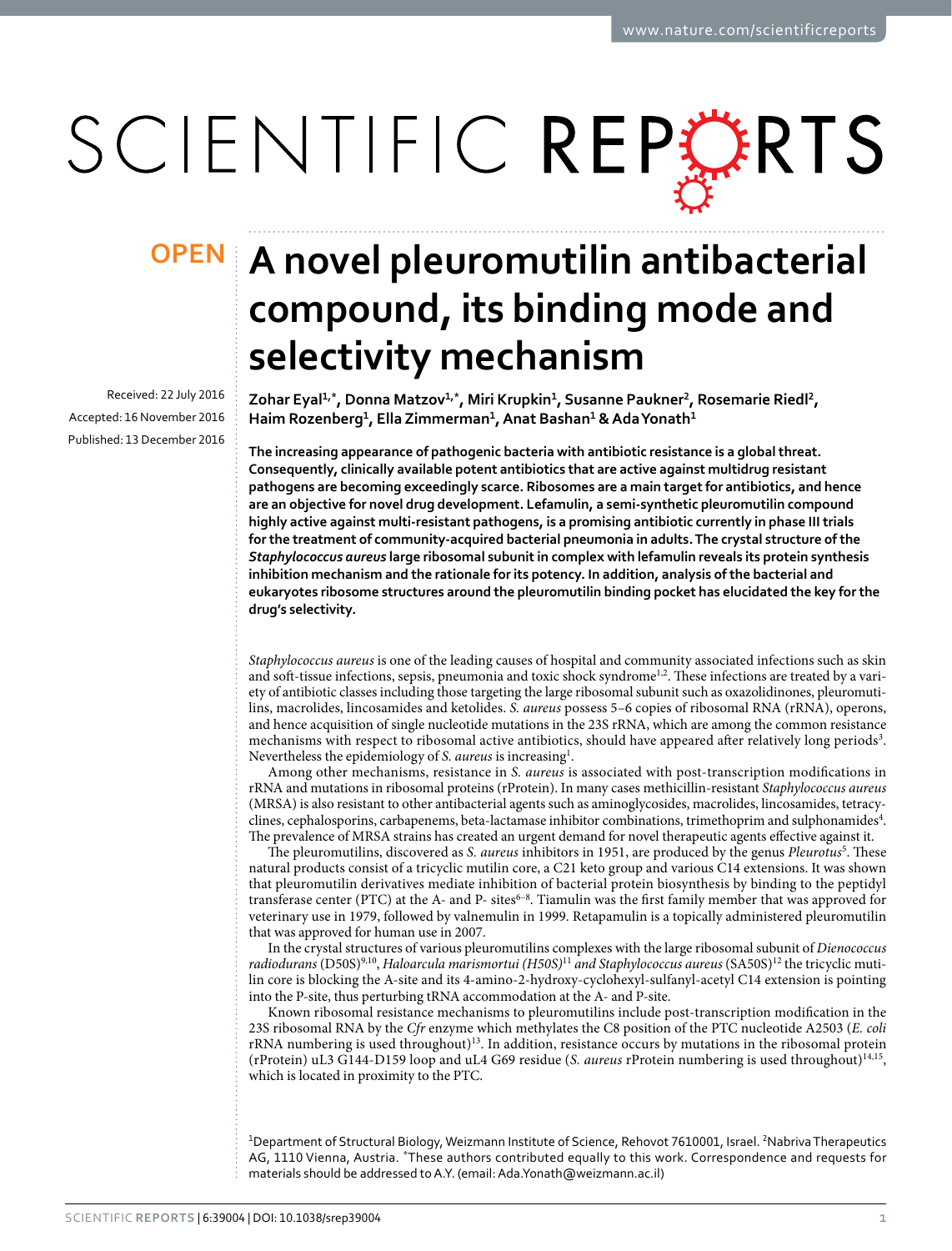<span id="page-1-0"></span>

|                                                 | SA50S-lef                |
|-------------------------------------------------|--------------------------|
| <b>Crystal information</b>                      |                          |
| Space group                                     | P6522                    |
| $a = b \hat{[A]}$                               | 282.1                    |
| $c \hat{A}$                                     | 875.3                    |
| $\alpha, \beta, \gamma$ [°]                     | 90, 90, 120              |
| Diffraction data statistics                     |                          |
| X-ray source (ESRF)                             | $ID23-1$                 |
| Wavelength [Å]                                  | 0.972                    |
| Number of crystals                              | 12                       |
| Resolution [Å]                                  | $50 - 3.55(3.61 - 3.55)$ |
| Observed reflections                            | 2606786                  |
| Unique reflections                              | 236087                   |
| Redundancy                                      | 11.0(9.2)                |
| Completeness [%]                                | 95.7 (94.6)              |
| $\langle I \rangle / \langle \sigma(I) \rangle$ | 9.0(1.71)                |
| R-merge [%]                                     | 20.9 (99.4)              |
| <b>Refinement statistics</b>                    |                          |
| R-factor [%]                                    | 18.69                    |
| R-free (5%) [%]                                 | 22.66                    |
| rmsd bonds [Å]                                  | 0.01                     |
| rmsd angles [°]                                 | 1.61                     |

**Table 1. Crystallographic data and refinement statistics of** *S. aureus* **50S in complex with lefamulin (SA50S-lef).** \*In parentheses are the values for the highest resolution shells. Abbreviations: ESRF, European Synchrotron Radiation Facility; rmsd, root-mean-square deviation.

Lefamulin (also known as BC-3781) developed by Nabriva Therapeutics, Vienna, Austria, is a highly active semi-synthetic pleuromutilin compound against pathogens that are commonly associated with community-acquired bacterial pneumonia (CABP), including multidrug resistant *S. pneumoniae*, *S. aureus*, and *M. pneumonia*[16](#page-6-11). Lefamulin has been evaluated in a phase II trial, which demonstrated the first proof of concept for the systemic use of a pleuromutilin antibiotic for the treatment of acute bacterial skin and skin structure infection (ABSSSI)[17.](#page-6-12) Currently, it is in phase III development for treatment of community-acquired bacterial pneumonia (CABP).

#### **Results**

**Structure of the** *S. aureus* **50S in complex with lefamulin.** We determined the crystal structure of the large ribosomal subunit of *S. aureus* with lefamulin (SA50S-lef) ([Table 1](#page-1-0)), from which we could readily identify the lefamulin molecule. An electron density map around lefamulin is shown in [Fig. 1.](#page-2-0)

In the SA50S-lef crystal structure, lefamulin is bound at the PTC [\(Fig. 1\)](#page-2-0), which is in agreement with other pleuromutilin complexes of D50S<sup>9[,10](#page-6-5)</sup>, H50S<sup>[11](#page-6-6)</sup> and SA50S<sup>12</sup> ([Fig. 2](#page-3-0)).

In the available ribosome-pleuromutilin complex structures, all pleuromutilins bind to ribosomes at the same pocket and form three hydrogen bonds between the drug's acetyl carbonyl with the NH and NH2 of G2061 and between C11 hydroxyl group with the phosphate group of G2505 ([Fig. 1D](#page-2-0)). In the SA50S-lef complex, U2585 is stacked with the lefamulin's C14 extension, which is a non-planar cyclohexane moiet[y18,](#page-6-13)[19](#page-6-14) ([Fig. 1\)](#page-2-0). This interaction is stabilized by a U-U-4-carbonyl N3 symmetric interactions between U2585 and U2506 that, upon binding, are shifted from the binding pocket [\(Fig. 2A\)](#page-3-0). Interactions between these two nucleotides have been identified previously in several D50S pleuromutilin complexes<sup>10</sup> ([Fig. 2C](#page-3-0)). A unique hydrogen bond between 23S rRNA nucleotides and lefamulin is formed between NH2 group of lefamulin's C14 extension and the O2 of the A2062 ribose. All of the other interactions of lefamulin with the rRNA nucleotides C2063, U2506, A2503, U2504, G2505, A2453, C2452, A2425 and C2424 are either hydrophobic or based on Van der Waals forces.

In the SA50S-lef complex structure, the conformation adopted by the flexible nucleotide U2585 is different from that in the structures: apo-SA50S, SA50S-BC3205<sup>12</sup>, H50S-tiamulin<sup>[11](#page-6-6)</sup> and D50S-pleuromutilin<sup>9,10</sup> ([Fig. 2\)](#page-3-0).

Lefamulin seems to make the same number of hydrogen bonds with the PTC nucleotides as BC-3205. Stabilization of lefamulin in its binding pocket is achieved by U2585 and U2506 U:U interactions. This agrees with the IC<sub>50</sub> values that were determined in *S. aureus* cell free *in vitro* transcription-translation assay for BC-3205, lefamulin and tiamulin:  $(IC_{50} = 0.02 \mu g/ml$  of lefamulin,  $IC_{50} = 0.08 \mu g/ml$  of BC-3205,  $IC_{50} = 0.10 \mu g/ml$  of tiam-ulin [\(Fig. 3](#page-4-0)) Moreover, inhibition of *in vitro* transcription-translation show lower IC<sub>50</sub> values for lefamulin than for other known pleuromutilins acting on *S. aureus*[20](#page-6-15).

**Structural basis for pleuromutilins selectivity.** Selectivity, namely the distinction between bacterial pathogens and eukaryotes, is crucial for the clinical use of antibiotics. Ribosome inhibiting antibiotics, which are currently in clinical use, target bacterial ribosomes without hampering the activity of the eukaryote's ribosome.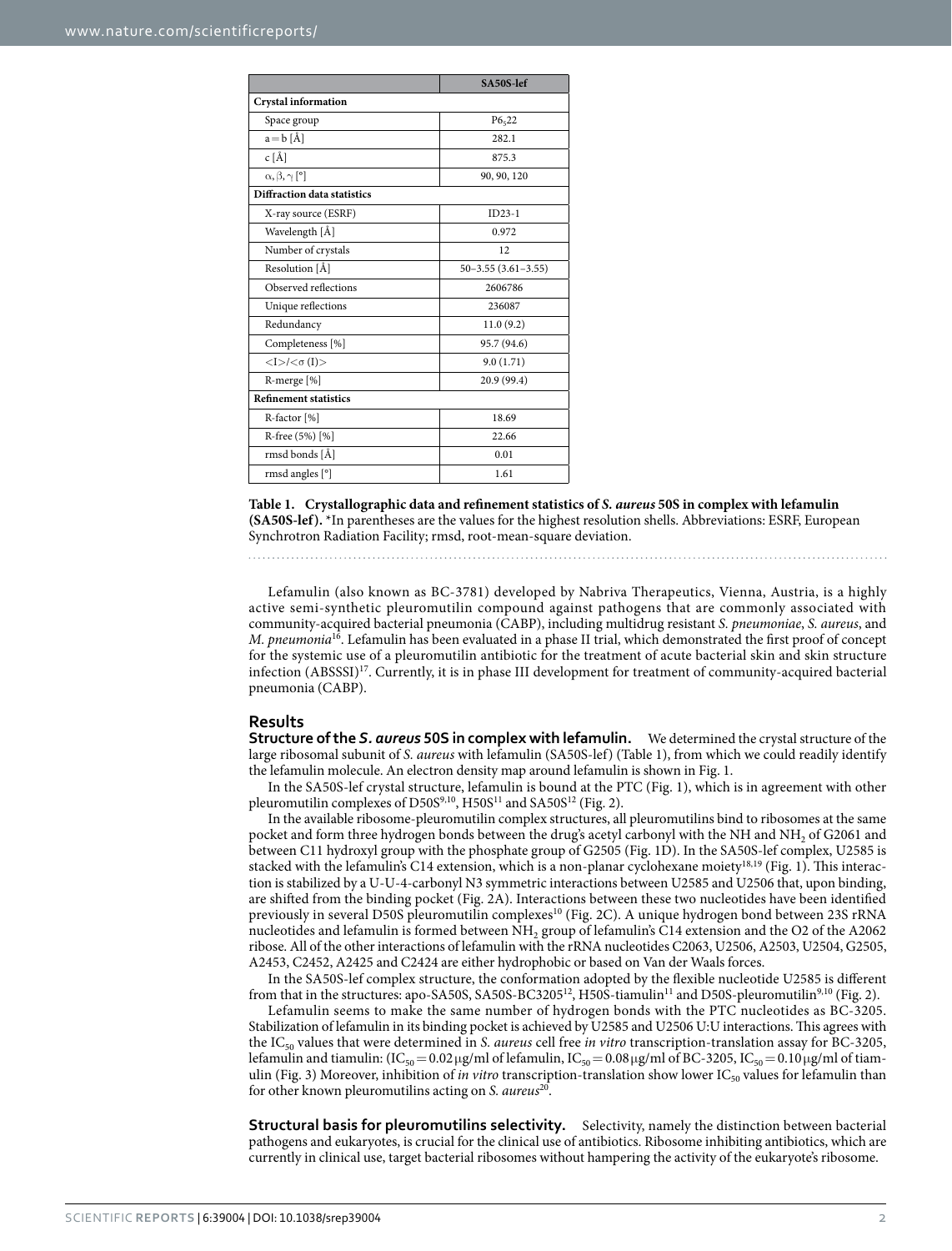

<span id="page-2-0"></span>**Figure 1.** (**A**) The chemical structure of lefamulin. (**B**) The weighted  $2F_o-F_c$  electron density map of the complex S50S-lefamulin around the lefamulin's binding site contoured at 1.0σ. (**C)** The binding site of lefamulin (green) within the SA50S-lef structure at the PTC (**D)** Zoom into the binding pocket where lefamulin (green) is held within the PTC 23S rRNA nucleotides (orange) with hydrogen bonds (dashed lines). The U:U interactions between U2585 and U2506 stabilize the lefamulin binding pocket.

By comparing the SA50S structure with archaeal and eukaryotic ribosome structures, namely those of *Haloarcula marismortui* 50[S11](#page-6-6)*, Saccharomyces cerevisiae* 80S[21](#page-6-16), *Tetrahymena thermophilia* 60[S22,](#page-6-17) *Leishmania donovani* 60S<sup>[23](#page-6-18)</sup> and human (*Homo sapiens*) 80S<sup>24</sup> the previously suggested mechanism by which A-site cleft antibiotic selectivity could be extended<sup>11,25</sup>.

As already suggested, in all known bacterial ribosome with pleuromutilins, nucleotides C2452 and U2504 are part of the pleuromutilin binding pocket. Nucleotides U2504 and C2452 hydrophobically interact with the tricyclic mutilin core. These nucleotides interact with each other by non-Watson-Crick C:U 4-carbonyl-amino N3-N3 interactions<sup>26</sup>. In contrast, the respective nucleotides in eukaryotic and archaeal ribosomes of the same sequence identity are positioned in different orientations thus cannot interact with each other [\(Fig. 4A](#page-4-1)). As described previously, in archaeal and eukaryotic ribosomes, nucleotides U2504 forms pi stacking interaction to A2055 (in archaea and eukaryotes) that is pointing away from the PTC binding site ([Fig. 4A](#page-4-1) and B). This interaction pushes U2504 out of the binding pocket that opens up, thus pleuromutilins binding is hampered.

Additional observations indicate that for bacterial ribosome, the PTC  $2<sup>nd</sup>$  shell base-pair A2543-U2500, is an important determinant for the bacterial drug binding. This base-pair keeps the pleuromutilin binding pocket in a "closed" form by stacking to C2452 and U2504 which interact with the mutilin core. In contrast, in the eukaryotic ribosome, both nucleotides 2453 and 2500 are uridines, and do not interact with each other [\(Fig. 4A](#page-4-1) and B), thus an "open" conformations is achieved. This additional base-pair at the 2<sup>nd</sup> shell from the pleuromutilin may contribute extra stability to the binding pocket and may play an important role in their selectivity mechanism. In archaea, a Watson-Crick base-pair formation of nucleotides A2543 and U2500 is hindered due to the stacking between U2504 and A2055. Consequently, the complete selectivity mechanism could not be rationalized by archaeal ribosome-tiamulin structure. Indeed, the archaeal ribosome is not sensitive to tiamulin. Hence the drug concentration that was needed in order to create the H50S-tiamulin complex was 100 times higher than the concentration for creating the tiamulin-D50S complex<sup>27</sup>.

The double layer nucleotides around the pleuromutilin tricyclic mutilin core create a chemically and structurally different binding pocket in prokaryotes vs. eukaryotes and archaea. The tricyclic mutilin core, which is the common moiety for all the pleuromutilins, is used as an anchor for the drug binding. Although the tricyclic motilin core doesn't form any hydrogen bonds with the PTC nucleotides, it is stabilized by hydrophobic and Van der Waals interactions. Compared to the pocket part that binds the mutilin core in eukaryotes and archaea, in eubacteria this part of the pocket is more rigid and chemically stabilized by the C:U interaction in the 1<sup>st</sup> shell stacked to the A:U base pair in the 2<sup>nd</sup> shell. Also, since in eukaryotes and archaea, the walls of the binding pocket are open, the tricyclic moiety cannot be properly anchored and consequently no binding or inhibition by pleuromutilins can be stabilized. In this way selectivity towards prokaryotes is achieved.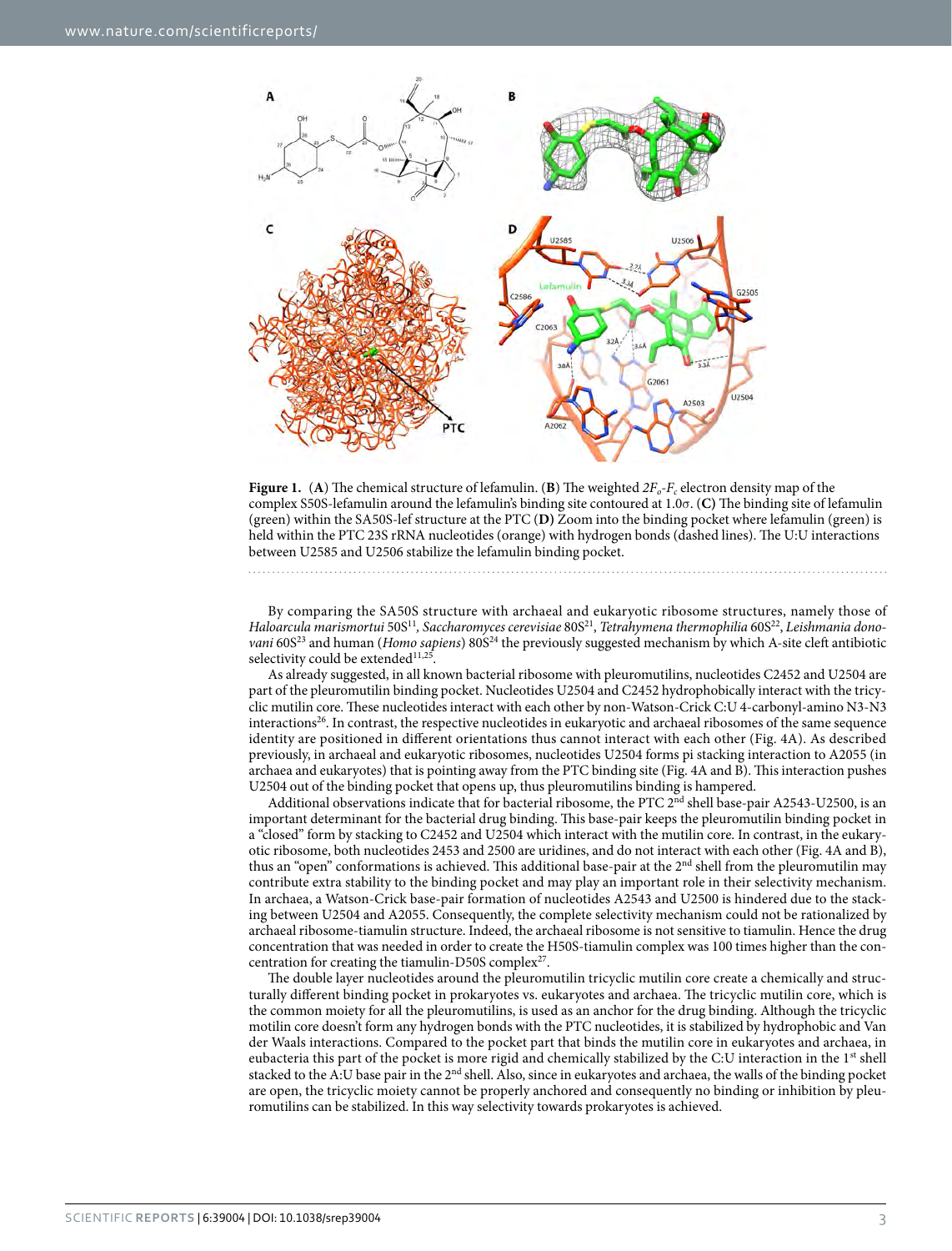

<span id="page-3-0"></span>**Figure 2. Comparative analysis of the lefamulin binding pocket.** (**A**) A superposition of the PTC in apo SA50S structure (blue) and in the SA50S-lef complex (lefamulin in green 23S rRNA in orange) reveals relocations of nucleotides U2585 and U2506 in the bound *vs.* apo structure. (**B**) A superposition of the PTC in the two *S. aureus* pleuromutilins complexes [SA50SBC3205 (teal and pink) (4WFB) and SA50S-lef (orange and green) - this work. The dash line represents the unique hydrogen bond BC-3205 forms with the 23S rRNA. (**C**) A superposition of pleuromutilins within their binding pockets of *S. aureus* and *D. radiodurans* [SA50S-lef (orange and green) - this work, D50S-retapamulin (dark grey) (2OGO)<sup>[10](#page-6-5)</sup>, D50S-tiamulin (yellow) (1XBP)<sup>9</sup>].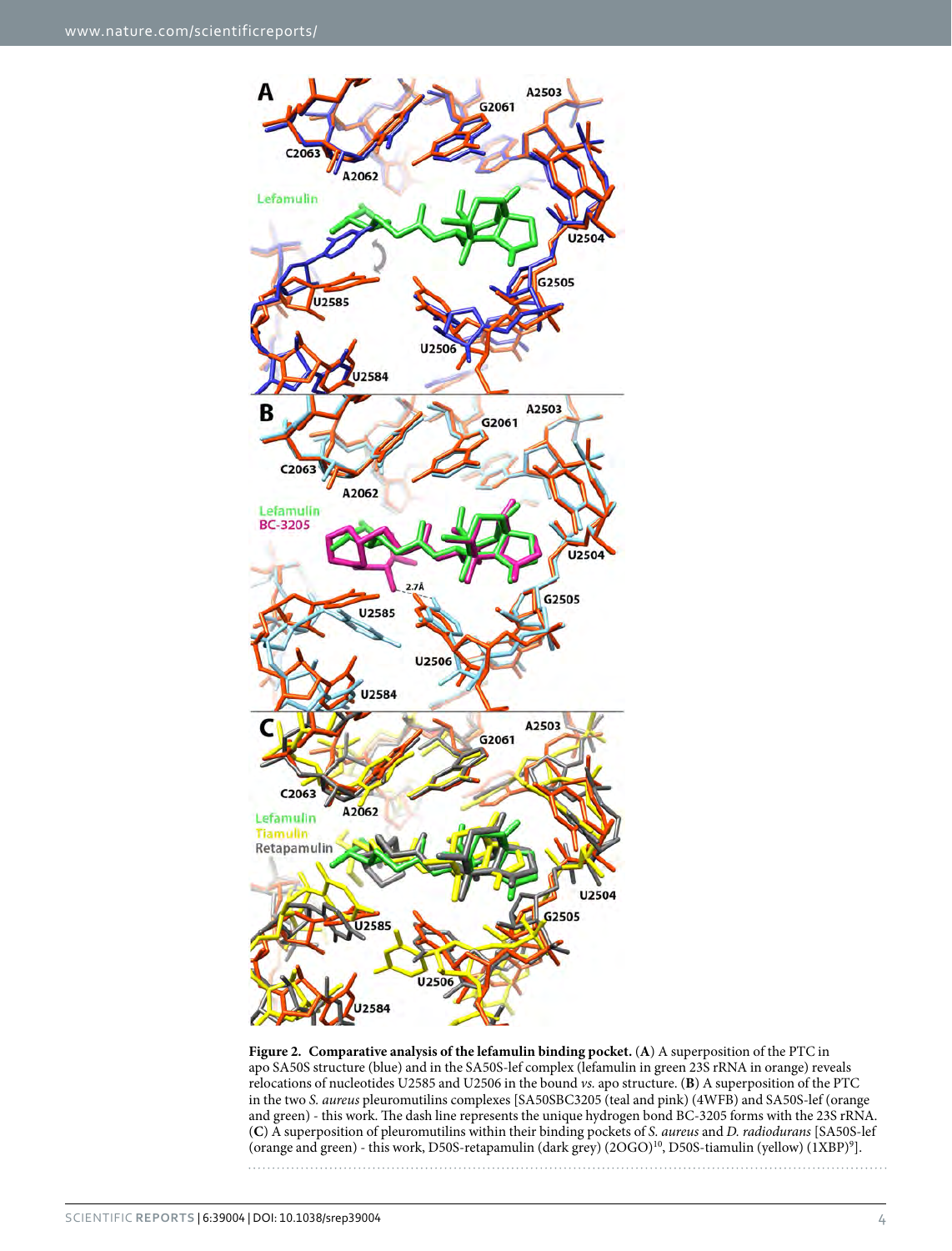

<span id="page-4-0"></span>**Figure 3. Inhibition of bacterial protein synthesis.** The inhibitory effect of BC-3205, lefamulin and tiamulin on protein expression in *S. aureus in vitro* transcription-translation cell-free system. The activity of the reporter protein (luciferase) in the presence of various concentrations of BC-3205, lefamulin and tiamulin is shown as arbitrary unit of luminescence [a.u.]. The  $IC_{50}$  values calculated by the plotted data showed better inhibition of protein synthesis by lefamulin than by BC-3205 and tiamulin.



<span id="page-4-1"></span>**Figure 4. The binding pocket of lefamulin.** (**A**) SA50S-lef (lefamulin in green and 23S rRNA in orange) superimposed on the structure of human 80S (grey) (4UG0). In *S. aureus* nucleotides C2452 and U2504 interact with each other (marked with dashed lines) while the same nucleotides in eukaryotes' structures have the same identity but different orientations, so they cannot interact with each other. Nucleotides A2543 and U2500 are paired (marked with dashed lines) and stacked to C2452 and U2504 in the bacterial ribosomes. In eukaryotes' structures, nucleotides 2453 and 2500 are both uridines and no interaction between them occurs owing to their orientation. In eukaryotes, U2504 has different orientation than in bacteria which allows pi stacking to A2055 (C in bacteria, A in eukaryotes). This interaction stabilizes the "open" conformation of the PTC which is the key for the pleuromutilins' selectivity. (**B**) A superposition of the rRNA H50S-tiamulin structure (light blue) (3G4S) on that of SA50S-lef (orange). In archaea, nucleotides A2543 and U2500 cannot form Watson-Crick base-pair due to the stacking between U2504 and A2055. (**C**) A superposition of the rRNA apo SA50S structure (blue) (4WCE) on the SA50S-lef (orange) shows that the position of these nucleotides is the same in the bound and the unbound 50S. (**D**) Multiple sequence alignment of part of the pleuromutilin binding site, comparing the bacterial, archaeal and eukaryotes large ribosomal subunit rRNA. Helix 89 nucleotides, which are part of the PTC, are marked in a box. Arrows are indicating on the nucleotides C2452, A/U2453, U2504 and U2500 which are 1<sup>st</sup> and 2<sup>nd</sup> shell from the mutilin moiety. The lines represent Watson-crick base pairs, dashed lines are base pairs only in bacteria.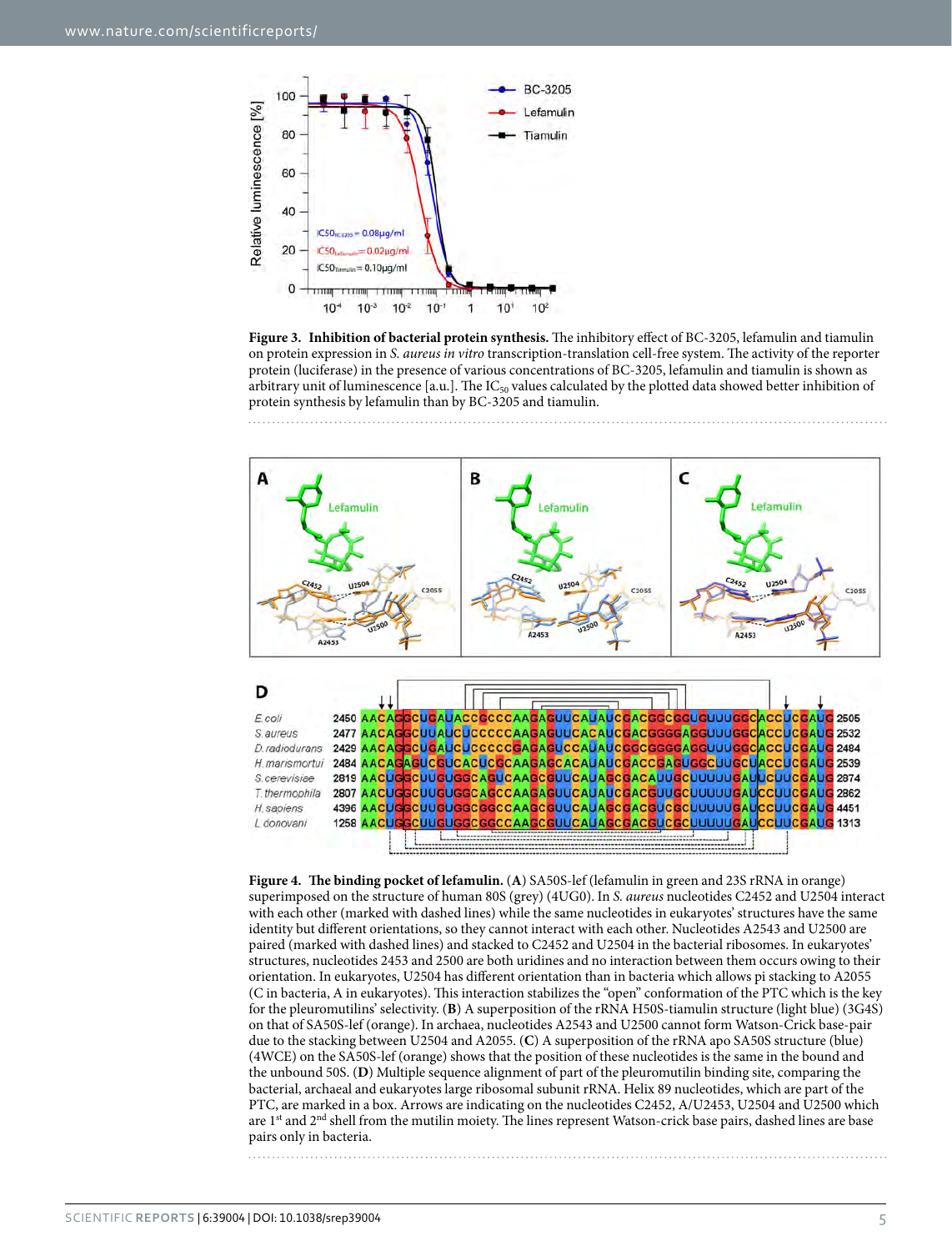#### **Discussion**

The binding of lefamulin to the *S. aureus* large ribosomal subunit seems to be tighter than those produced by other pleuromutilins. Its binding triggers an induced fit rearrangement similar to that observed for other pleuromutilins, but in SA50S-lef complex an additional specific U:U interaction is formed. This interaction serves as a physical barrier that maintains a rather tight binding pocket conformation and might be the reason for the lefamulin higher potency over BC-3205 in *S. aureus* cell free *in vitro* transcription-translation assay.

Even though the PTC rRNA nucleotides are conserved across all kingdoms of life, the pleuromutilin family targets selectively bacterial ribosome, without inhibiting eukaryotic ribosomes. This selectivity originates from sequence differences. In Eukaryotic ribosome, the 2<sup>nd</sup> shell nucleotides are arranged such that they induce a structurally different conformation for the tricyclic mutilin binding site, namely a more "open" conformation, hence hampering the pleuromutilins binding and facilitating their clinical usage. Our current and previous studies revealed the factors governing the inhibition and highlighted additional aspects of pleuromutilins selectivity, and thus may extend the design of additional derivatives of these potent antibacterial drugs for the treatment against mutli-drug resistant bacterial strains.

#### **Materials and Methods**

*S. aureus* **growth and cell wall disruption.** *S. aureus* strain RN4220 (American Type Culture Collection  $35556$ <sup>28</sup> was grown and disrupted as described previously<sup>12</sup>.

**Ribosome Purification, Crystallization, and Compound Soaking Experiments.** Ribosomes were purified as described previously<sup>[12](#page-6-7)</sup>. SA50S was crystallized at 20 °C by the hanging-drop vapor diffusion technique. The crystallization drop contained 0.166% MPD, 0.333% EtOH, 20 mM Hepes pH range  $6.8-7.8$ , 10 mM MgCl<sub>2</sub>, 60mM NH4Cl, 15mM KCl, 5mM spermidine, 0.5mM MnCl2, and 1–1.6mg/mL SA50S subunits. The reservoir solution contained 15% of 1:2 ethanol-MPD and 110 mM Hepes pH range 6.8–7.8, 10 mM MgCl<sub>2</sub>, 60 mM NH<sub>4</sub>Cl, 15 mM KCl (pH range, 6.8–7.8) as previously described<sup>[12](#page-6-7)</sup>. For obtaining SA50S-lefamulin complex, SA50S crystals were soaked in stabilization solutions containing  $44.9 \mu$ M (22.8  $\mu$ g/ml) lefamulin in the stabilization solution for 6hrs prior to flash freezing and data collection.

**Data collection and processing.** Before data collection the crystals were immersed in cryoprotectant solution of 20% MPD, 15% EtOH, 110 mM Hepes pH range 6.8–7.8, 10 mM MgCl<sub>2</sub>, 60 mM NH<sub>4</sub>Cl, 15 mM KCl and 0.5mM MnCl2. Crystallographic data were collected at the ID23-1 beamlines, at the European Synchrotron Radiation Facility (ESRF), Grenoble, France. X-ray diffraction data were collected from the hexagonal crystals at 100K. Up to 15 crystals were needed for yielding complete datasets of SA50S using 0.1° oscillations. Data were processed with HKL2000<sup>[29](#page-6-24)</sup> and CCP4 package suite<sup>30</sup>.

**Map calculation, model building and refinement.** The apo-SA50S structure (PDB code: 4WCE) was used as a starting model for rigid body and positional refinement as implemented in PHENIX<sup>31</sup>. Densities for the antibiotics were located using a standard difference *Fourier* maps. For R-free calculations during refinement cycles, random 5% of the data were omitted during refinement cycles. Modelling of the ribosomal RNA and the ribosomal proteins according to the electron density maps was performed using  $\text{Coot}^{32,33}$ , Rosetta ERRASER $^{34}$  $^{34}$  $^{34}$ was used to facilitate further building and to improve the quality of the rRNA geometry. Figures were generated using Pymol<sup>35</sup> and Chimera<sup>36</sup>. Sequence alignments were performed using BLAST<sup>37</sup> Structure alignments were done using LSQMA[N38](#page-6-33) and Coot.

**Sequence alignment.** Sequence alignment was done with MAFFT version 7<sup>39</sup> and its figure was done by Jalview software<sup>40</sup>.

**Ribosome Inhibition assay.** The inhibition effect of BC-3205 and lefamulin on *S. aureus* ribosomes was tested in a bacterial coupled transcription/translation assay system, in the presence of increasing concentrations of the compounds, which measures the expression of the luciferase gene<sup>[41](#page-6-36)</sup>. The luciferase gene was inserted into plasmid with T7 RNA polymerase promoter. The reaction mixture contained: 160 mM Hepes-KOH (pH 7.5), 6.5% PEG 8K, 0.074mg/ml tyrosine, 1.3mM ATP, 0.86mM CTP, GTP and UTP, 208mM potassium glutamate, 83mM creatine phosphate, 28mM NH4OAc, 0.663mM cAMP, 1.8mM DTT, 0.036mg/ml folinic acid, 0.174mg/ ml *E. coli* tRNA mix, 1mM amino acid, 0.25mg/ml creatine kinase, 0.027mg/ml T7 RNA polymerase, ribosome free *E. coli* cell free extract, 300nM of *S. aureus* ribosomes, 0.003μg/μl luciferase plasmid and pleuromutilin compound diluted to 0.46mM to 0.98μM (233μg/ml to 0.05ng/ml). The reaction mixture was incubated at 37 °C for 1 hr and terminated by the addition of erythromycin at a final concentration of  $8\mu$ M. To quantify the reaction's products, Luciferin Assay Reagent (LAR, Promega) at 5:3 (luciferase: reaction mix) volume ratio was added to the mixture and luminescence was measured. The results were plotted and  $IC_{50}$  values were calculated with the program GraFit [742.](#page-6-37)

**Data deposition.** The atomic coordinates and structure factors have been deposited in the Protein Data Bank, [www.rcsb.org](http://www.rcsb.org) (PDB ID code: 5HL7).

#### **References**

- <span id="page-5-0"></span>1. Tong, S. Y., Davis, J. S., Eichenberger, E., Holland, T. L. & Fowler, V. G. Staphylococcus aureus infections: epidemiology, pathophysiology, clinical manifestations, and management. *Clinical microbiology reviews* **28,** 603–661 (2015).
- <span id="page-5-1"></span>2. Kurosu, M., Siricilla, S. & Mitachi, K. Advances in MRSA drug discovery: where are we and where do we need to be? *Expert opinion on drug discovery* **8,** 1095–1116 (2013).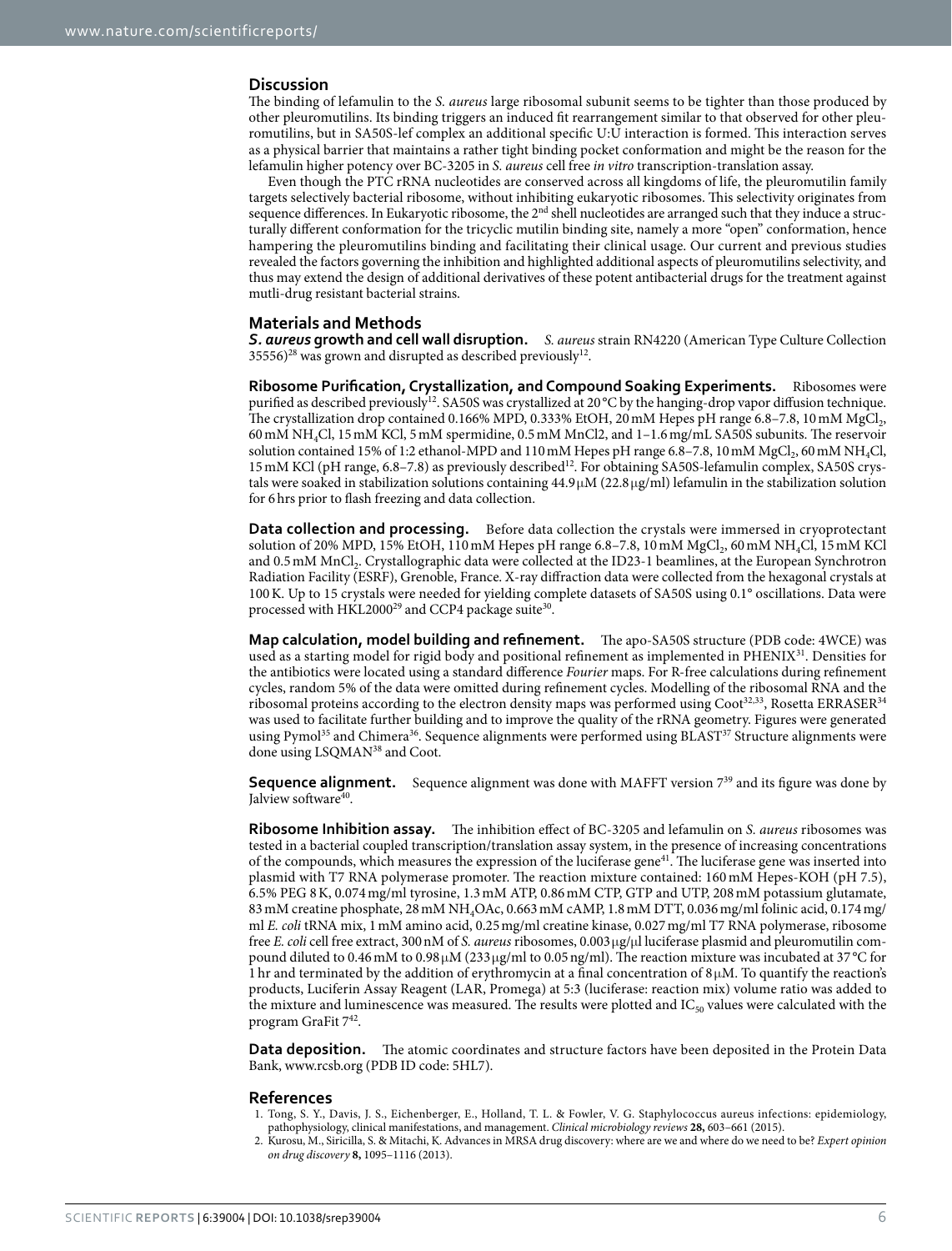- <span id="page-6-0"></span>3. Besier, S., Ludwig, A., Zander, J., Brade, V. & Wichelhaus, T. A. Linezolid resistance in Staphylococcus aureus: gene dosage effect, stability, fitness costs, and cross-resistances. *Antimicrobial agents and chemotherapy* **52,** 1570–1572 (2008).
- <span id="page-6-1"></span>4. Baquero, F. Gram-positive resistance: challenge for the development of new antibiotics. *Journal of Antimicrobial Chemotherapy* **39,** 1–6 (1997).
- <span id="page-6-2"></span>5. Kavanagh, F., Hervey, A. & Robbins, W. J. Antibiotic Substances From Basidiomycetes: VIII. Pleurotus Multilus (Fr.) Sacc. and Pleurotus Passeckerianus Pilat\*. *Proceedings of the National Academy of Sciences of the United States of America* **37,** 570 (1951).
- <span id="page-6-3"></span>6. Hodgin, L. A. & HÖGenauer, G. The Mode of Action of Pleuromutilin Derivatives. *European Journal of Biochemistry* **47,** 527–533, doi: 10.1111/j.1432-1033.1974.tb03721.x (1974).
- 7. HÖGENAUER, G. The mode of action of pleuromutilin derivatives. *European journal of Biochemistry* **52,** 93–98 (1975).
- 8. Poulsen, S. M., Karlsson, M., Johansson, L. B. & Vester, B. The pleuromutilin drugs tiamulin and valnemulin bind to the RNA at the peptidyl transferase centre on the ribosome. *Molecular microbiology* **41,** 1091–1099 (2001).
- <span id="page-6-4"></span>9. Schlünzen, F., Pyetan, E., Fucini, P., Yonath, A. & Harms, J. r. M. Inhibition of peptide bond formation by pleuromutilins: the structure of the 50S ribosomal subunit from Deinococcus radiodurans in complex with tiamulin. *Molecular microbiology* **54,** 1287–1294 (2004).
- <span id="page-6-5"></span>10. Davidovich, C. *et al.* Induced-fit tightens pleuromutilins binding to ribosomes and remote interactions enable their selectivity. *Proceedings of the National Academy of Sciences* **104,** 4291–4296 (2007).
- <span id="page-6-6"></span>11. Gürel, G., Blaha, G., Moore, P. B. & Steitz, T. A. U2504 Determines the Species Specificity of the A-Site Cleft Antibiotics: The Structures of Tiamulin, Homoharringtonine, and Bruceantin Bound to the Ribosome. *Journal of molecular biology* **389,** 146–156 (2009).
- <span id="page-6-7"></span>12. Eyal, Z. *et al.* Structural insights into species-specific features of the ribosome from the pathogen Staphylococcus aureus. *Proceedings of the National Academy of Sciences* **112,** E5805–E5814 (2015).
- <span id="page-6-8"></span>13. Long, K. S., Poehlsgaard, J., Kehrenberg, C., Schwarz, S. & Vester, B. The Cfr rRNA methyltransferase confers resistance to phenicols, lincosamides, oxazolidinones, pleuromutilins, and streptogramin A antibiotics. *Antimicrobial agents and chemotherapy* **50,** 2500–2505 (2006).
- <span id="page-6-9"></span>14. Gentry, D. R., Rittenhouse, S. F., McCloskey, L. & Holmes, D. J. Stepwise exposure of Staphylococcus aureus to pleuromutilins is associated with stepwise acquisition of mutations in rplC and minimally affects susceptibility to retapamulin. *Antimicrobial agents and chemotherapy* **51,** 2048–2052 (2007).
- <span id="page-6-10"></span>15. Paukner, S., Clark, C., Ivezic-Schoenfeld, Z. & Kosowska-Shick, K. Single- and Multistep Resistance Selection with the Pleuromutilin Antibiotic BC-3781. *Fifty-second Interscience Conference on Antimicrobial Agents and Chemotherapy, San Francisco, CA.* Poster C1- 1971 (2012).
- <span id="page-6-11"></span>16. Paukner, S., Sader, H. S., Ivezic-Schoenfeld, Z. & Jones, R. N. Antimicrobial activity of the pleuromutilin antibiotic BC-3781 against bacterial pathogens isolated in the SENTRY Antimicrobial Surveillance Program (2010). *Antimicrobial agents and chemotherapy* AAC. 00358–00313 (2013).
- <span id="page-6-12"></span>17. Prince, W. *et al.* A Phase II clinical study of BC-3781, a pleuromutilin antibiotic, in the treatment of patients with acute bacterial skin and skin structure infection. *Antimicrobial agents and chemotherapy* AAC. 02106–02112 (2013).
- <span id="page-6-13"></span>18. François, B. *et al.* Crystal structures of complexes between aminoglycosides and decoding A site oligonucleotides: role of the number of rings and positive charges in the specific binding leading to miscoding. *Nucleic acids research* **33,** 5677–5690 (2005).
- <span id="page-6-14"></span>19. Kondo, J., Koganei, M. & Kasahara, T. Crystal structure and specific binding mode of sisomicin to the bacterial ribosomal decoding site. *ACS medicinal chemistry letters* **3,** 741–744 (2012).
- <span id="page-6-15"></span>20. Paukner, S., Strickmann, D. B. & Ivezic-Schoenfeld, Z. Extended Spectrum Pleuromutilins: Mode-of-Action Studies *24th ECCMID (European Congress of Clinical Microbiology and Infectious Diseases), Barcelona, Spain* (2014).
- <span id="page-6-16"></span>21. Ben-Shem, A. *et al.* The structure of the eukaryotic ribosome at 3.0 ֳ◌… resolution. *Science* **334,** 1524–1529 (2011).
- <span id="page-6-17"></span>22. Klinge, S., Voigts-Hoffmann, F., Leibundgut, M. & Ban, N. Atomic structures of the eukaryotic ribosome. *Trends in biochemical sciences* **37,** 189–198 (2012).
- <span id="page-6-18"></span>23. Shalev-Benami, M. *et al.* 2.8-Å Cryo-EM Structure of the Large Ribosomal Subunit from the Eukaryotic Parasite Leishmania. *Cell Reports* (2016).
- <span id="page-6-19"></span>24. Khatter, H., Myasnikov, A. G., Natchiar, S. K. & Klaholz, B. P. Structure of the human 80S ribosome. *Nature* **520,** 640–645 (2015).
- <span id="page-6-20"></span>25. de Loubresse, N. G. *et al.* Structural basis for the inhibition of the eukaryotic ribosome. *Nature* **513,** 517–522 (2014).
- <span id="page-6-21"></span>26. Dirheimer, G., K., G., Dumas, P. & Westhof, E. *tRNA: Structure, Biosynthesis, and Function* (Söll, D., RajBhandary, U. Eds). (American Society for Microbiology, Washington, 1995).
- <span id="page-6-22"></span>27. Wilson, D. N. On the specificity of antibiotics targeting the large ribosomal subunit. *Annals of the New York Academy of Sciences* **1241,** 1–16 (2011).
- <span id="page-6-23"></span>28. Novick, R. P. [27] Genetic systems in Staphylococci. *Methods in enzymology* **204,** 587–636 (1991).
- <span id="page-6-24"></span>29. Otwinowski, Z. & Minor, W. Processing of X-ray diffraction data. *Methods enzymol* **276,** 307–326 (1997).
- <span id="page-6-25"></span>30. Winn, M. D. *et al.* Overview of the CCP4 suite and current developments. *Acta Crystallographica Section D: Biological Crystallography* **67,** 235–242 (2011).
- <span id="page-6-26"></span>31. Adams, P. D. *et al.* PHENIX: a comprehensive Python-based system for macromolecular structure solution. *Acta Crystallogr D Biol Crystallogr* 66, 213–221 (2010).
- <span id="page-6-27"></span>32. Emsley, P. & Cowtan, K. Coot: model-building tools for molecular graphics. *Acta Crystallogr D Biol Crystallogr* **60,** 2126–2132 (2004).
- <span id="page-6-28"></span>33. Emsley, P., Lohkamp, B., Scott, W. G. & Cowtan, K. Features and development of Coot. *Acta Crystallogr D Biol Crystallogr* **66,** 486–501 (2010).
- <span id="page-6-29"></span>34. Chou, F.-C., Sripakdeevong, P., Dibrov, S. M., Hermann, T. & Das, R. Correcting pervasive errors in RNA crystallography through enumerative structure prediction. *Nature methods* **10,** 74–76 (2012).
- <span id="page-6-30"></span>35. Schrodinger, L. L. C. The PyMOL Molecular Graphics System, Version 1.3r1 (2010).
- <span id="page-6-31"></span>36. Pettersen, E. F. *et al.* UCSF Chimera—a visualization system for exploratory research and analysis. *Journal of computational chemistry* **25,** 1605–1612 (2004).
- <span id="page-6-32"></span>37. Altschul, S. F., Gish, W., Miller, W., Myers, E. W. & Lipman, D. J. Basic local alignment search tool. *J Mol Biol* **215,** 403–410 (1990).
- <span id="page-6-34"></span><span id="page-6-33"></span>38. Kleywegt, G. J. & Jones, T. A. Where freedom is given, liberties are taken. *Structure* **3,** 535–540 (1995). Katoh, K. & Standley, D. M. MAFFT multiple sequence alignment software version 7: improvements in performance and usability.
- <span id="page-6-35"></span>*Molecular biology and evolution* **30,** 772–780 (2013). 40. Waterhouse, A. M., Procter, J. B., Martin, D. M., Clamp, M. & Barton, G. J. Jalview Version 2—a multiple sequence alignment editor
- <span id="page-6-36"></span>and analysis workbench. *Bioinformatics* **25,** 1189–1191 (2009). 41. Murray, R. W., Melchior, E. P., Hagadorn, J. C. & Marotti, K. R. Staphylococcus aureus cell extract transcription-translation assay: firefly luciferase reporter system for evaluating protein translation inhibitors. *Antimicrobial agents and chemotherapy* **45,** 1900–1904 (2001).
- <span id="page-6-37"></span>42. Leatherbarrow, R. J. *GraFit Version 7*, Erithacus Software Ltd. Horley, U.K. (2009).